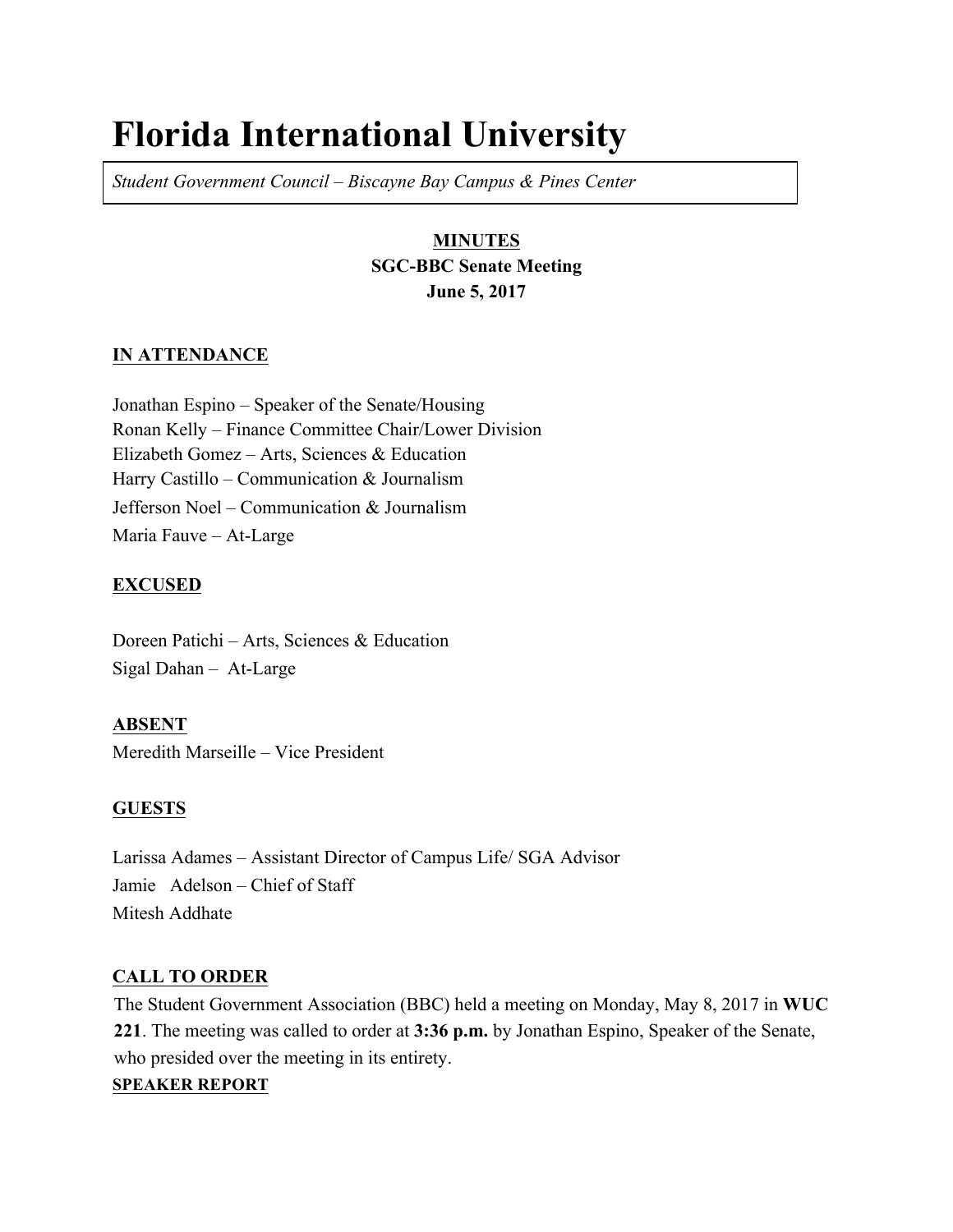- Speaker Espino welcomed the senate and stated that presiding over this meeting today is an honor, most specifically because it is his first meeting as Speaker of the Senate.
- Speaker Espino stated that he met with the manager of housing and discussed what projects SGA would like to do in collaboration with the housing community.
- Speaker Espino explained that it was requested to have at least one RA if a housing council is established.
- Speaker Espino explained that due to the loss of the SGA document from Bay Vista, the council will have to find ways to effectively ensure that Bay Vista retrieves all the documents lost.
- Speaker Espino stated that Bay Vista will be in need of help during move-in day, and would like the council as a whole to assist them. Move-In day will be held on August 19, 2017.

# **FINANCE REPORT**

- Finance Chair, Kelly, stated that he was working on one or two things.
- Finance Chair, Kelly, welcomed any senators to join the finance committee. If interested, he or she would just need to contact him.

# **ADVISOR REPORT**

- Ms. Adames stated that the sign-up sheet for tabling has been updated and a few things were added as well. Monday and Tuesday there will be events in Panther Square.
- Ms.Adames notified the Senate that on Wednesday, June 21st, the Campus Life Department and SGA will be giving tours from 11:00am - 2:00pm, for this reson council members will be needed in the office.
- Ms.Adames stated that Orientation for both Summer B and Fall are also up and all senators should be able to sign up for those events.
- Ms.Adames reminded the Senate to fill out the Info Member sheet, through orgsync, if he or she has not done so. It is also needed to receive SGA shirts.
- Ms.Adames also reminded the Senate that the U-Wide Retreat is from August 4-6 and will be held at UCF.

# **OLD BUSINESS**

**a. Approval of Senate Minutes – May 22, 2017**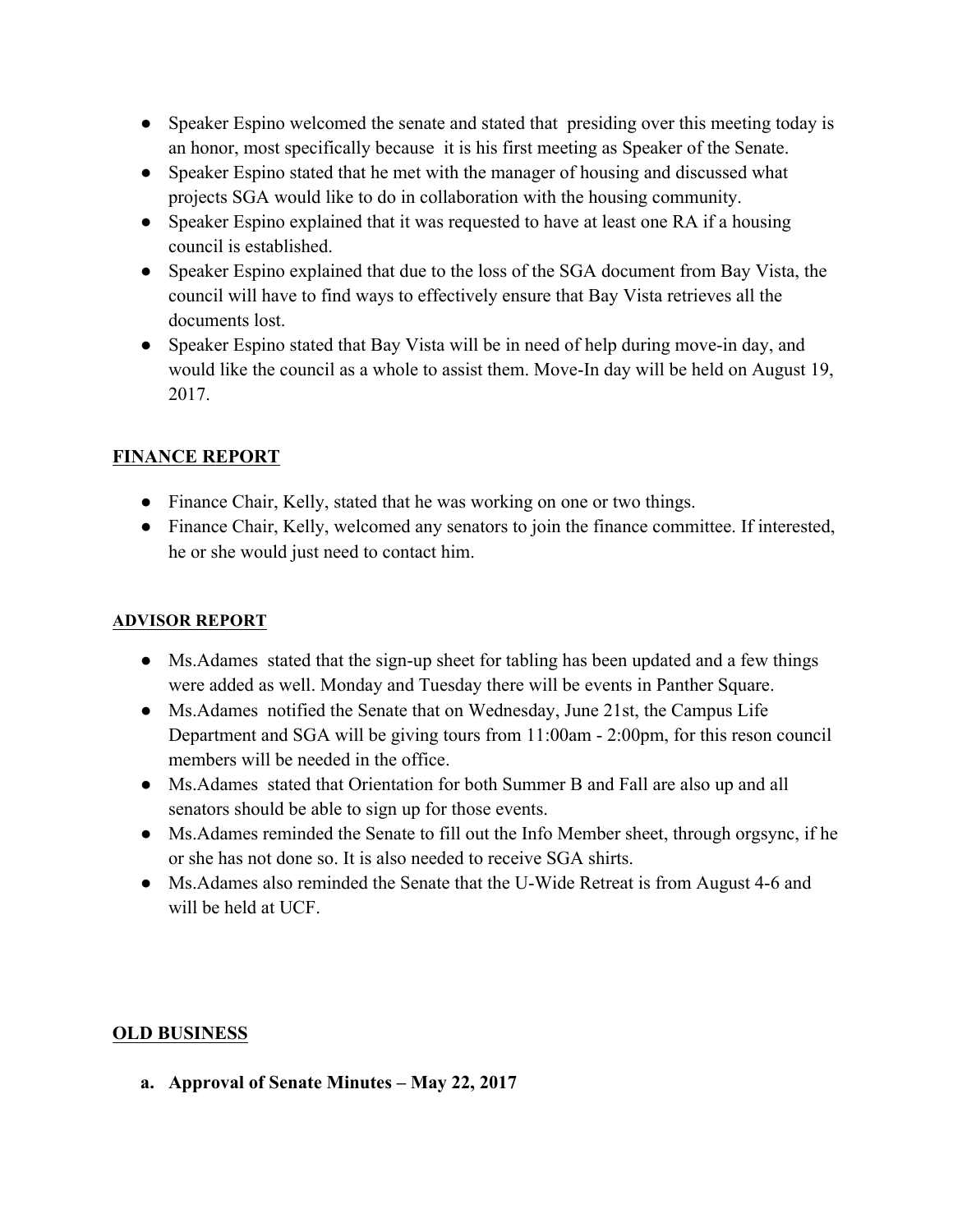The Senate Meeting Minutes of May 22, 2017 was presented to the Senate.

Senator Castillo moved to approve the Senate Meeting Minutes of May 22, 2017. Senator Gomez seconded the motion.

By an unanimous decision the motion was passed.

#### **b. Second Reading of Bill 2017.0004 - Director of Lectures**

Chief of Staff, Adelson, presented Bill 2017.0004 to the Senate.

Senator Noel moved to amend Section 404.11 Director of Lectures in Article IV in SGC-BBC Statutes.

Senator Kelly seconded the motion

Roll Call Vote:

Jonathan Espino – Yay Ronan Kelly – Yay Elizabeth Gomez – Yay Harry Castillo – Yay Jefferson Noel – Yay Maria Fauve – Yay

By an unanimous vote of 6/0/0, Bill 2017.0004 – Director of Lectures was passed.

#### **NEW BUSINESS**

#### **a. Appointments**

# **1. Comptroller Candidate, Mitesh Addhate**

Mitesh Addhate presented himself to the Senate. Questions were asked and answered.

Senator Kelly moved to appoint Mitesh Addhate as Comptroller Senator Harry seconded the motion.

Roll Call Vote:

Jonathan Espino – Yay Ronan Kelly – Yay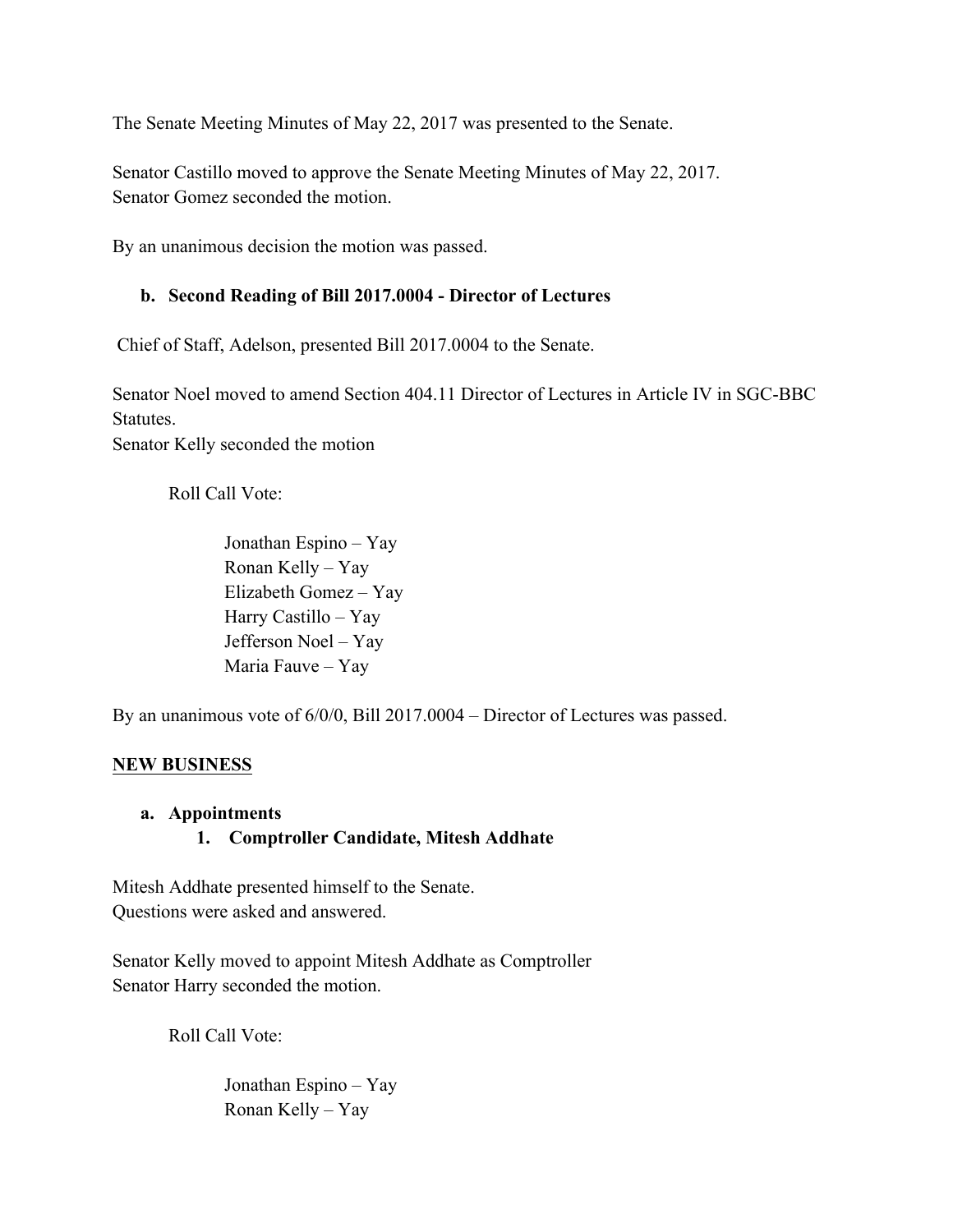Elizabeth Gomez – Yay Harry Castillo – Yay Jefferson Noel – Yay Maria Fauve – Yay

By an unanimous vote of 6/0/0, Mitesh Addhate was appointed as Comptroller.

# **b. Tabling Presentation by Ms.Adames**

Ms. Adames presented a powerpoint presentation to the Senate, regarding tabling. Ms. Adames explained why SGA tables at different events, and its importance. Ms.Adames also stated the best ways to introduce yourself, and different tips e.g speaking to students, how many people should be at the table etc.

Senator Noel moved to amend the agenda and add Resolution 2017.0005 Senator Fauve seconded the motion. By an unanimous decision the motion was passed

Senator Fauve moved to add a nomination to the agenda. Senator Noel seconded the motion. By an unanimous decision the motion was passed.

# **c. Resolution 2017.0005**

Senator Noel presented the resolution to the Senate.

Senator Fauve asked for a point of inquiry: How many sponsors is needed to present a resolution to the senate?

Ms.Adames answered by explaining that there should be at least two sponsors for it to be officially presented to the Senate, and the sponsor cannot be the author as well. Senator Noel can still show the resolution to the Senate, however, it will not count as the official presentation of the resolution.

Ms.Adames stated that for safety measures were to be implemented another resolution would have to be created. Ms.Adames further explained the benefits of keeping a resolution short and straight forward; and the key sections of a resolution.

# **d. Chair Nomination**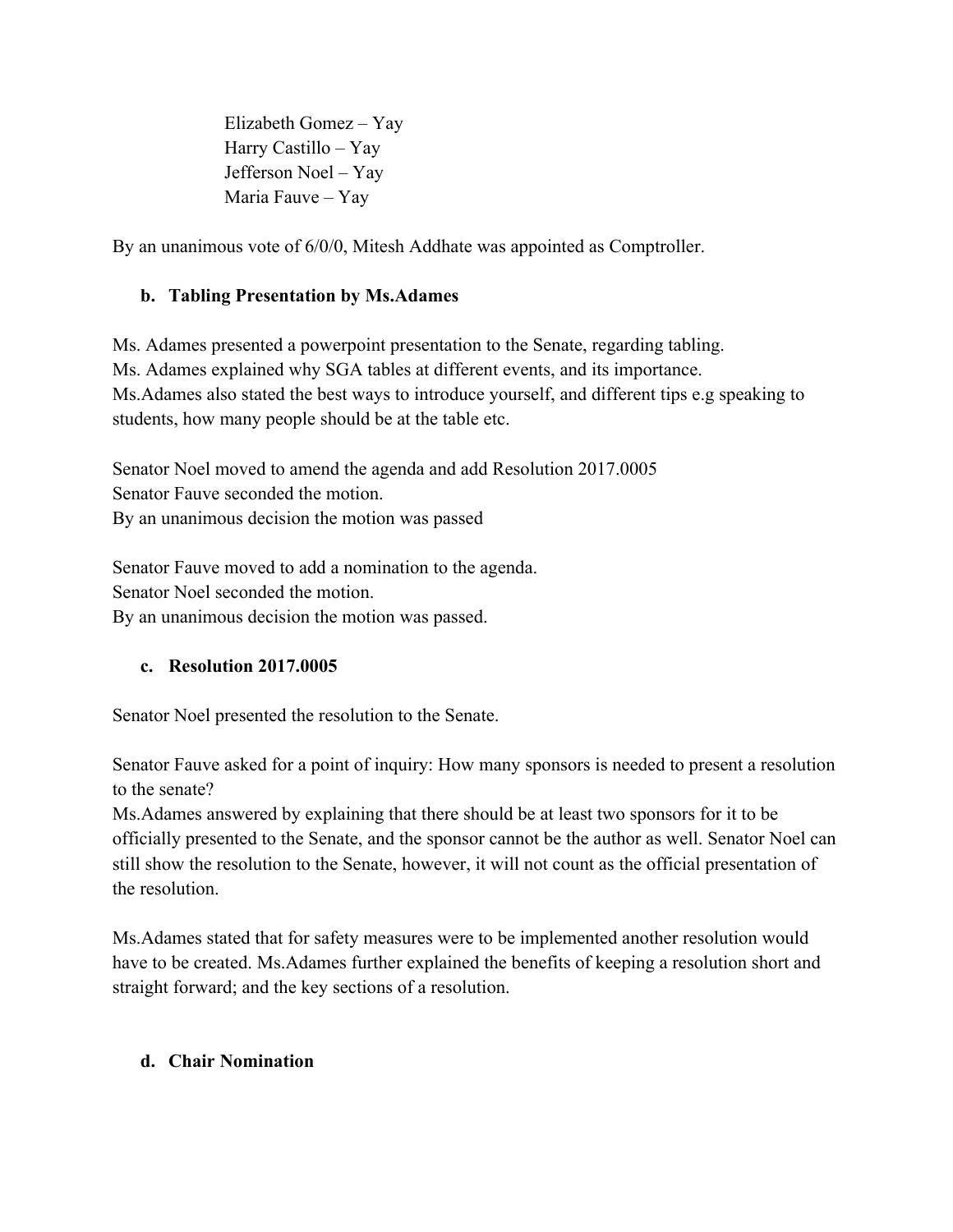Senator Fauve nominated Senator Noel for Student Advocacy Chair. Senator Kelly seconded the motion. Senator Noel accepted the nomination.

Senator Fauve asked for a point of personal privilege at 4:28pm. Speaker Espino granted the point of personal privilege.

Senator Noel presented himself to the Senate.

Senator Kelly moved to appoint Senator Noel as Student Advocacy Chair. Senator Gomez seconded the motion.

Roll Call Vote:

Jonathan Espino – Yay Ronan Kelly – Yay Elizabeth Gomez – Yay Harry Castillo – Yay Jefferson Noel – Yay

By an unanimous vote of 5/0/0, Senator Noel was appointed as Student Advocacy Chair.

# **ANNOUNCEMENTS**

- A. Second General Meeting, June 28, 2017
	- 1. July 26, 2017-Last General Meeting for the Summer Semester
- B. Orientation Tabling, Panther Square, 12pm-1pm
	- 1. June 12
	- 2. July 10
	- 3. August 10
- C. Summer B/Early Fall Welcome Week

Speaker Espino asked for a point of inquiry: What dates does Welcome Week Start

Ms.Adames answered June 19